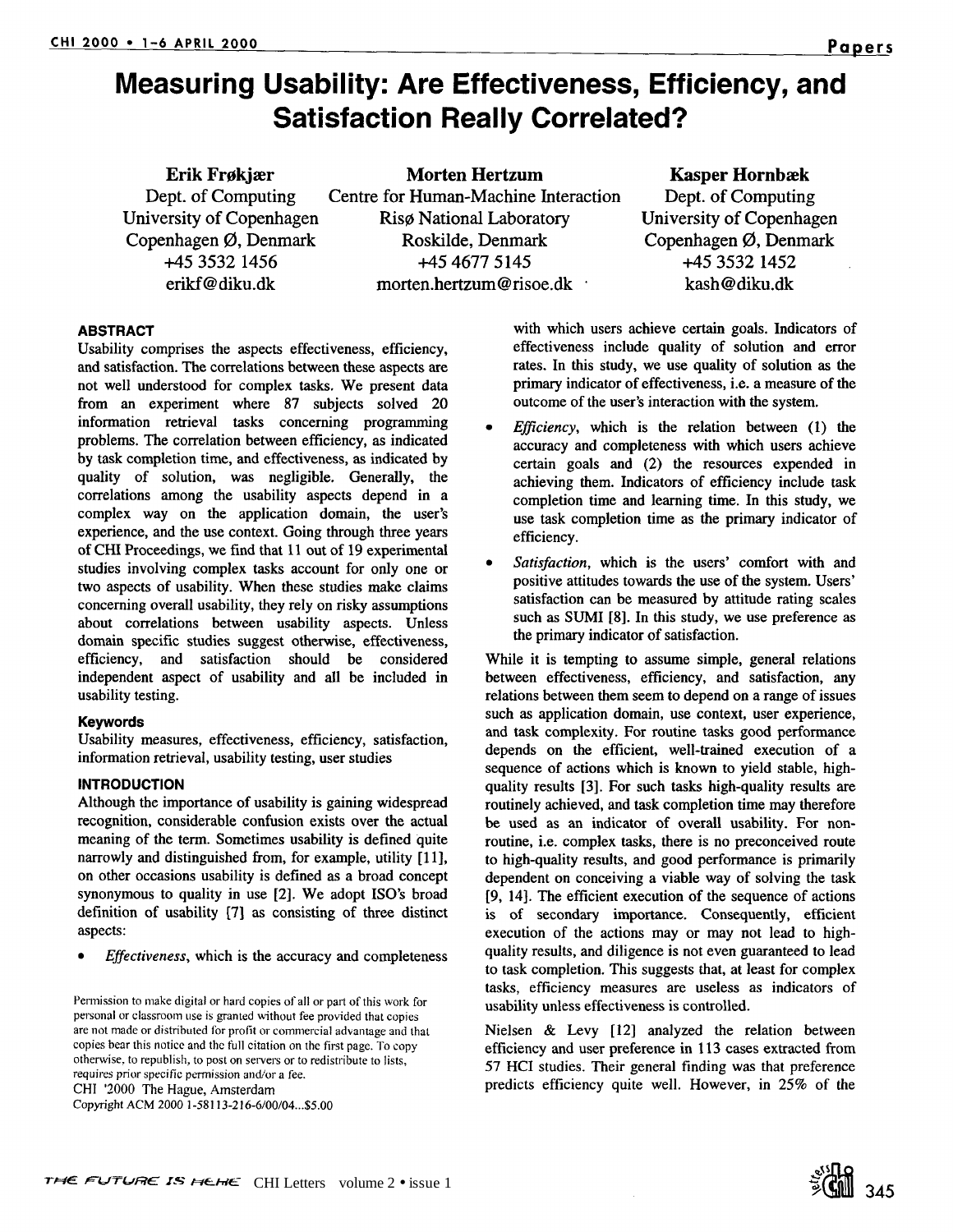cases the users did not prefer the system they were more efficient in using. The ambition of finding a simple, general relationship between efficiency and satisfaction is therefore questionable [see also 1]. Studies of, for example, specific application domains may yield more precise and informative models. With respect to the relationship between satisfaction and effectiveness, Nielsen & Levy [12] note that their very comprehensive literature survey did not encounter a single study that compared indicators of these two aspects of usability.

In this paper we investigate the connection between efficiency, indicated by task completion time, and effectiveness, indicated by quality of solution. This is done by reanalyzing data from the TeSS-experiment [6] where 87 subjects solved a number of information retrieval tasks, using four different modes of the TeSS system and programming manuals in hard copy. In analyzing the data we look for correlations between efficiency and effectiveness across retrieval modes, tasks, and individual subjects.

The purpose of this paper is to emphasize the importance of accounting for all three aspects of usability in studies that assess system usability, for example to compare the usability of different designs. Effectiveness is often difficult to measure in a robust way. This may be the reason why several studies involving complex tasks refrain from accounting for effectiveness and settle for measures of the efficiency of the interaction process [for example, 5, 13]. These studies rest on the assumption that an efficient interaction process indicates that the user also performed well in terms of crucial effectiveness indicators such as solution quality. The TeSS-experiment illustrates that this assumption is not warranted--unless it can be supported by an argument that effectiveness is controlled.

The first two sections present the method and results from the TeSS-experiment, establishing the argument that efficiency and effectiveness are weakly--if at all-correlated. Next, we discuss the general relationship between the three aspects of usability, exemplifying the impact of our findings by studies from the CHI Proceedings of the years 1997-99. We then discuss the implications of our findings with regard to the selection of usability measures. In the final section, we outline our main conclusions concerning the weak and context-dependent relation between the usability aspects.

# **THE TESS-EXPERIMENT**

The purpose of the TeSS-experiment was to compare the usage effectiveness of browsing and different forms of querying in information retrieval tasks concerning programming problems. Further, the experiment aimed at establishing a detailed description of the subjects' interaction with the TeSS system.

# **Experimental Conditions**

To solve the tasks the subjects needed information concerning the development of graphical user interfaces in the X Window System. Access to the necessary documentation (approximately 3 Mb of text) was provided through an experimental text retrieval system called TeSS and by means of manuals in hard copy. TeSS can be operated in four different modes, each providing the user with a different set of retrieval facilities. Thus, the experiment involves five retrieval modes:

- BROWSE. In TESS, browsing can be done by expanding and collapsing entries in the table of contents and by searching the table of contents for specific strings. The text itself is presented in separate windows.
- LOGICAL. A mode of TeSS offering conventional Boolean retrieval where queries are logical expressions built of query terms, ANDs, ORs, NOTs, parentheses, and wildcards.
- VENN. In this mode of TeSS queries are expressed by means of a Venn diagram which replaces Boolean operators with a, supposedly, more immediately understandable graphical image of intersecting sets.
- ALL. The whole of TeSS offering the combination of BROWSE, LOGICAL, and VENN.
- PAPER. In this mode searching is done in hard copies of the programming manuals, i.e. independently of TeSS.

# **Subjects**

The subjects were 87 students in their third year of a bachelor degree in computer science. While the project was a mandatory part of the students' education, participation in the experiment by allowing the data collection to take place was voluntary and anonymous. The subjects were first-time users of TeSS and had no prior knowledge of the programming tools on which the tasks were based.

#### **Tasks**

In the TeSS-experiment each subject solved 20 information retrieval tasks. As preparation, the subject completed two practice tasks. The 20 tasks concerned whether and how certain interface properties could be achieved in a graphical user interface. To answer the tasks the subjects had to identify the relevant user interface objects, e.g. widgets, methods, and resources, and outline an implementation. As the subjects were unfamiliar with the X Window System, the tasks involved a substantial element of learning in addition to the need for retrieving specific pieces of information. Some tasks were formulated in the context of the X Window System in general; others took the user interface of TeSS as their point of departure. Two examples of tasks used in the TeSS-experiment are:

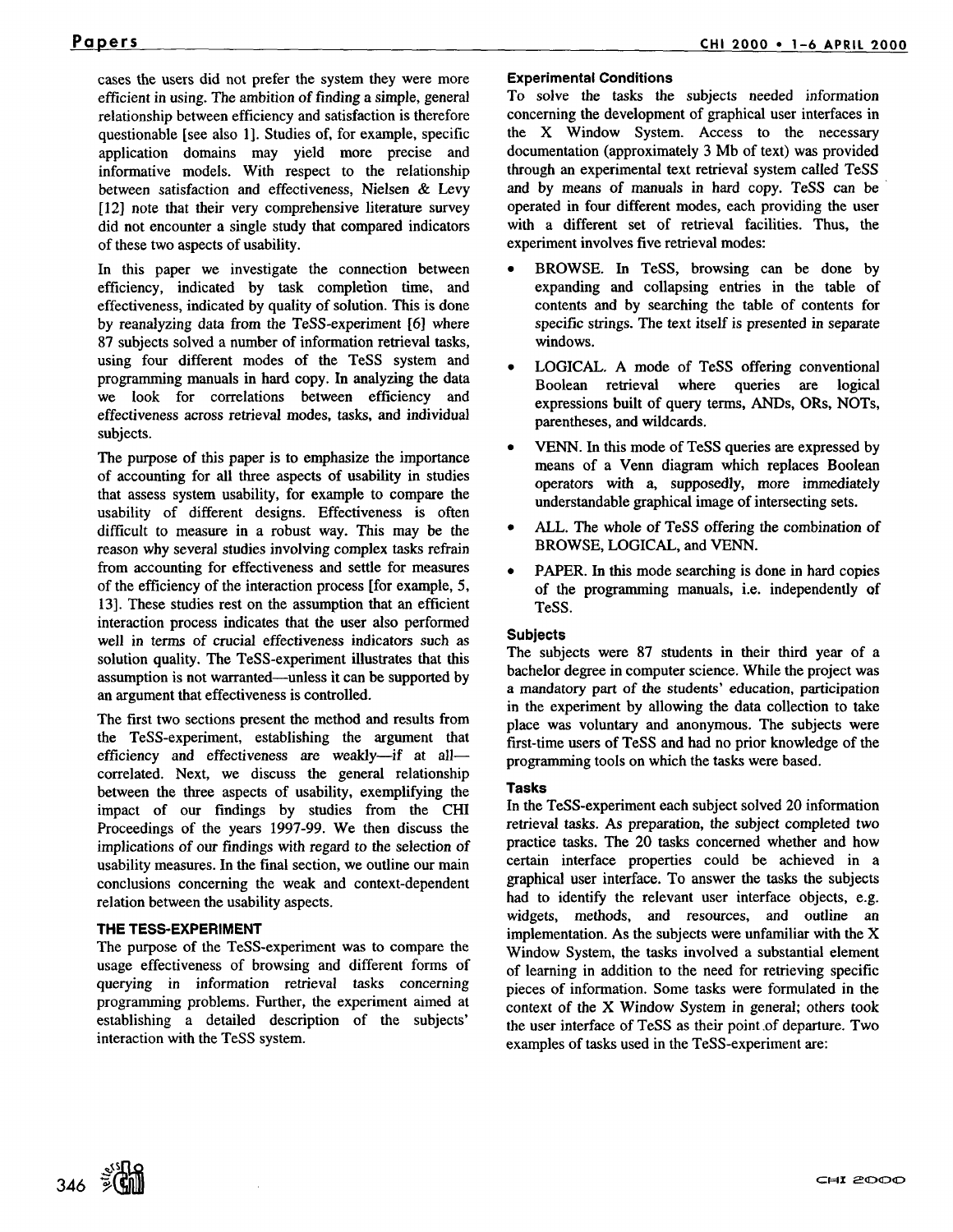*Task 5.* Radio buttons are used in situations where exactly one option must be chosen from a group of options. Which widget class is used to implement radio buttons?

*Task 11. The* caption on the button "done" should be changed to "quit". How is that done?

# **Procedure**

The experiment was explained to the subjects at a lecture, after which the subjects had ten days to complete the tasks. The subjects received a manual for TeSS and a two-page walk-up-and-use introduction. The system itself was available on terminals to which students have access 24 hours a day. The manual searching was done in the library where one of the authors was present three hours a day to hand out tasks and receive solutions. Upon entering the library, the subjects received hard copies of the three manuals, a sheet with the proper task, and a log sheet with fields for starting time, finishing time, and solution.

The experiment employed a within-groups design where all subjects solved the tasks in the same sequence and each subject was required to use all retrieval modes. To avoid order effects, the subjects were exposed to the retrieval modes in a systematically varied order. The 20 information retrieval tasks were clustered into five blocks. The first block was solved with one of the five retrieval modes, the second block with one of the remaining four retrieval modes. Thus the permutations of the modes on the two first blocks divided the subjects into 20 groups. The number of subjects did not allow all 5! sequences of the five modes to be included, and the 20 groups were not divided further. Rather, the order of the three remaining modes was kept the same within each group.

#### **Data Collection and Analysis**

The data collected in the experiment include a detailed log of the subjects' interaction with TESS. The interaction log gives a time-stamped account of the commands executed by the subjects. It also includes task demarcation and solutions reached, both obtained from a separate module governing the subjects' access to TESS. This Task Handling Module makes it possible to let the subjects work unsupervised while at the same time enforcing a strict experimental procedure. The Task Handling Module presents the tasks to the subject one at a time, gives access to the retrieval mode to be used by that subject when solving that particular task, and records his or her solution. For the PAPER retrieval mode, the subjects recorded their starting time, finishing time, and task solution on the log sheets.

The 87 subjects received 20 information retrieval tasks each, giving a potential total of 1740 answers. However, 113 answers were not submitted; 19 were excluded because they included a more than one hour long period with no logged user activity; 17 were excluded due to technical problems with TESS; 14 were excluded because it was impossible to judge the quality of the answer; and 2 were

|   |           | Grade Mnemonic Description           |
|---|-----------|--------------------------------------|
|   | Very low  | Failure, a completely wrong answer   |
| 2 | Low       | Inadequate or partially wrong answer |
| 3 | Medium    | Reasonable but incomplete answer     |
| 4 | High      | Good and adequate answer             |
| 5 | Very high | <b>Brilliant answer</b>              |

Table 1—The five-point scale used to grade the tasks

excluded because they were solved poorly in less than two minutes, i.e., without any attempt to reach a solution. Finally, 4 subjects were excluded because they clearly did not take the experiment seriously. Thus, 11% of the answers were not submitted or excluded. The analysis is based on the remaining 1555 answers, the results of 648 hours of work performed by 83 subjects.

In this paper we focus on two aspects of the usability of TeSS:

- Efficiency measured as task completion time, which is extracted from the interaction log or the log sheets.
- Effectiveness measured as the quality of the solution, which was assessed by one of the authors and expressed by a grade on a five-point scale, see Table 1. As an example, a medium and a high quality solution to task 5 (see above) must identify toggle widgets as the relevant widget class. A brilliant answer also explains the use of radio groups to cluster the toggle widgets.

The following analysis is restricted to the 20 information retrieval tasks--the bulk of our data. Data concerning user satisfaction, measured as subjects' preference for one or the other retrieval mode, were collected for three implementation tasks, which followed the information retrieval tasks. The preference data show that the subjects did not prefer the retrieval mode with which they performed best. Rather, they overwhelmingly preferred ALL, the retrieval mode where they did not exclude themselves from any of the search facilities available in BROWSE, BOOLEAN, or VENN [6]. This suggests that user satisfaction is not simply correlated with performance measures such as task completion time and grade. Thus, the TeSS-experiment was another exception to the general finding of Nielsen & Levy [12] that users prefer the objectively best system.

#### **RESULTS OF THE TESS-EXPERIMENT**

Table 2 shows the relation between task completion time and grade for the 1555 tasks solved in the TeSSexperiment. A contingency analysis of this table suggests that task completion time and grade are not independent  $(\chi^2[16, N=1555]=47.81, p<0.001)$ .

Task completion time for subjects receiving a certain grade varies much, as can be seen from the large standard deviations in Table 2. An analysis of variance shows

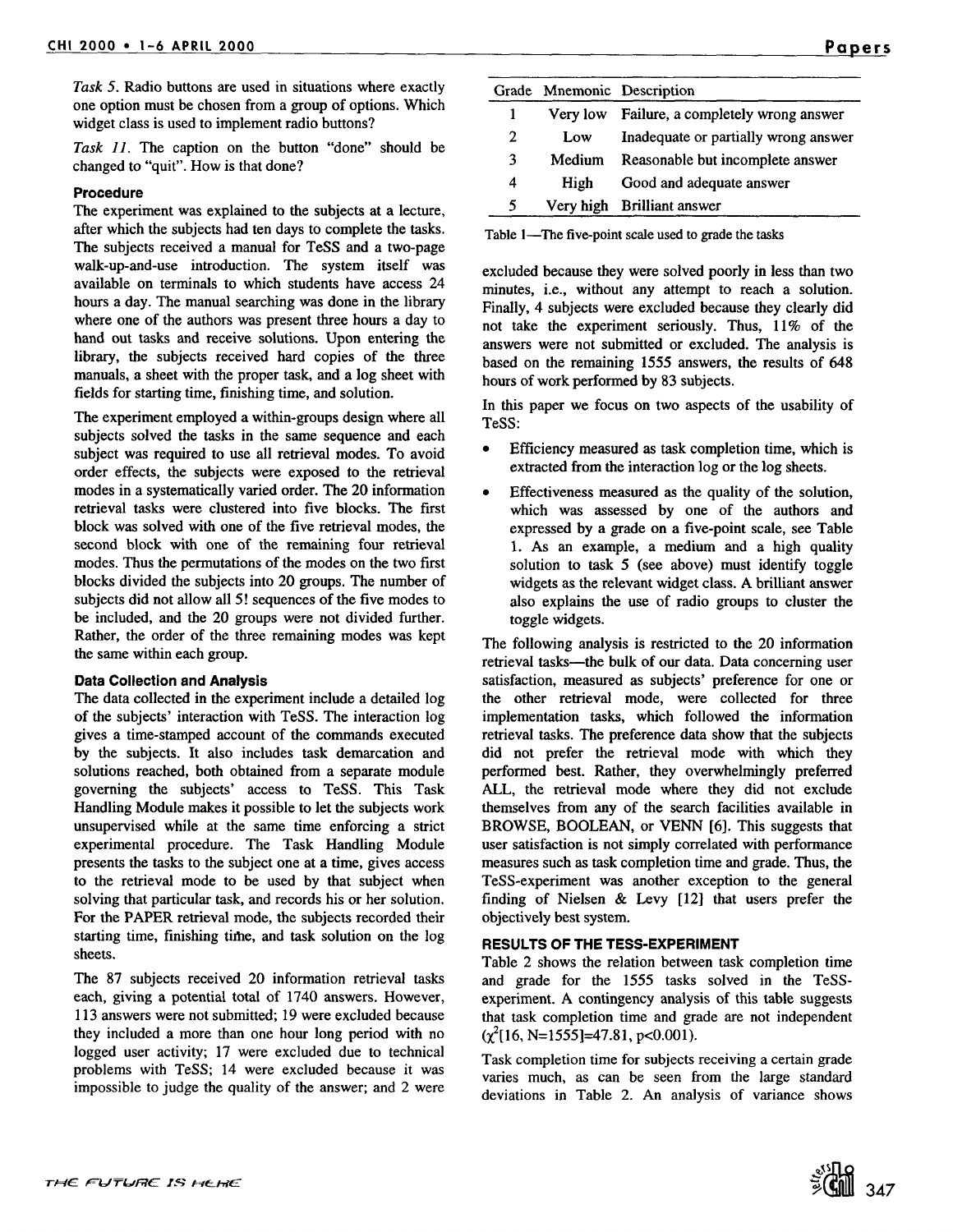| Task com-<br>pletion<br>time           | $\langle P_{20}$ | $P_{20}$ -<br>$P_{40}$ | $P_{40}$ -<br>$P_{60}$ | $P_{60}$ -<br>$P_{80}$ | $\mathsf{P}_{80}$ | Mean<br>time for<br>grade |
|----------------------------------------|------------------|------------------------|------------------------|------------------------|-------------------|---------------------------|
| Grade (no.<br>of obser-<br>vations)    |                  |                        |                        |                        |                   | (SD)                      |
| 5<br>$(N=147)$                         | 17               | 35                     | 33                     | 31                     | 31                | 24.27<br>(20.62)          |
| Δ<br>$(N=566)$                         | 170              | 121                    | 92                     | 96                     | 87                | 21.71<br>(38.80)          |
| 3<br>$(N=216)$                         | 37               | 48                     | 55                     | 38                     | 38                | 24.70<br>(26.18)          |
| 2<br>$(N=192)$                         | 29               | 35                     | 46                     | 36                     | 46                | 26.72<br>(32.60)          |
| $(N=434)$                              | 58               | 72                     | 85                     | 110                    | 109               | 28.94<br>(27.35)          |
| Median<br>grade<br>$(P_{25} - P_{75})$ | 4<br>$(2-4)$     | 4<br>$(2-4)$           | 3<br>$(1-4)$           | 3<br>$(1-4)$           | 3<br>$(1-4)$      |                           |

Table 2-Distribution of task completion time and grade for all tasks in the TeSS-experiment (N=1555). The column to the left shows the five grades given to the tasks, of. Table 1. The next columns show the number of tasks in each of five intervals based on the 20, 40, 60, and 80 percentiles of task completion time. The rightmost column shows the mean time in minutes for a certain grade and, in parentheses, the standard deviation. The bottom row shows the median grade for each time interval, indicating the variation in grades by the 25- and 75-percentile.

significant variation in task completion times between different grades  $(F[4,1550]=3.31, p<0.01)$ . However, we did not find any pairwise differences between grades using Tukey's post hoe test at a five-percent significance level.

The tasks in any of the five intervals of task completion times shown in Table 2 received markedly different grades. Between time intervals there is significant variation in grades (analysis of variance with time interval as the independent and grade as the dependent variables,  $F[4,1550]=9.10$ ,  $p<0.001$ ). Pairwise comparisons of the five time intervals using Tukey's post hoc test show that the 20% fastest solved task receive significantly higher grades than the 60% slowest solved tasks. Similarly, solutions to tasks in the  $P_{20}-P_{40}$  time interval receive significantly higher grades than solutions in the time intervals  $P_{60} - P_{80}$ and  $>_{\rm Pa0}$ .

Spearman's rank order correlation analysis shows that task completion time and grade are significantly correlated in tasks solved in the TeSS-experiment  $(r_s = -0.156$ , two-tailed p-level <0.001). Using more time for completing a task is thus correlated with receiving a lower grade. However, the correlation between time and grade is weak; only two percent of the variation in grade can be predicted from task completion time  $(r_s^2=0.024)$ . According to [4] a correlation of this magnitude is negligible.

| <sup>v</sup> apers | CHI 2000 . 1-6 APRIL 2000 |  |  |
|--------------------|---------------------------|--|--|
|                    |                           |  |  |

| Retrieval<br>mode (no.<br>of obser-<br>vations) | Mean<br>time<br>(SD) | Median<br>grade<br>$(P_{25} - P_{75})$ | $r_{s}$  | p     | $\sqrt{r_s^2}$ % |
|-------------------------------------------------|----------------------|----------------------------------------|----------|-------|------------------|
| <b>Browse</b><br>$(N=310)$                      | 22.88<br>(20.89)     | 3<br>$(1-4)$                           | $-0.150$ | 0.008 | 2.2              |
| Logical<br>$(N=307)$                            | 30.15<br>(34.70)     | 3<br>$(1-4)$                           | $-0.089$ | 0.119 |                  |
| Venn<br>$(N=305)$                               | 25.79<br>(25.45)     | 3<br>$(1-4)$                           | $-0.107$ | 0.062 |                  |
| All<br>$(N=314)$                                | 30.80<br>(51.84)     | ٦<br>$(1-4)$                           | $-0.128$ | 0.030 | 1.6              |
| Paper<br>$(N=319)$                              | 15.66<br>(11.27)     | 4<br>$(2-4)$                           | $-0.265$ | 0.001 | 7.0              |

Table 3-Correlation between time and grade in different retrieval modes. The first column shows the retrieval modes, and the second and third columns the mean time in minutes and the median grade for each mode. Columns four to six show the Spearman correlation coefficient between time and grade  $r_s$ , the significance level for the correlation p, and the strength of the correlations at a five-percent significance level  $r_s^2$ %.

To control for interplay between the design of the experiment and the weak correlation found, we performed a partial correlation analysis of the TeSS data. In the partial correlation analysis, the influence from different tasks and retrieval modes is removed from the correlation coefficient between time and grade [4]. This analysis also reveals a weak but statistically significant correlation between task completion time and grade (Spearman's partial correlation coefficient r,[time,gradel configuration,task]=-0.170, p<0.001).

These analyses show that at the general level efficiency and effectiveness are only weakly correlated. In spite of this, time and grade could be correlated at a more detailed level of analysis, hereby undermining the conclusion at the general level. In the following sections we therefore analyze whether time and grade are correlated for specific retrieval modes, tasks, or subjects.

# **Correlation between Time and Grade for Different Retrieval Modes**

The retrieval modes LOGICAL and VENN--the only retrieval modes requiring the subjects to formulate queries---do not show a significant correlation between time and grade (see Table 3). The retrieval modes BROWSE, ALL, and PAPER, all show a statistically significant but weak correlation between task completion time and grade  $(r_s^2\%$  between 1.6 and 7.0). The tasks solved in the retrieval mode PAPER have a numerically larger correlation between time and grade than the other retrieval modes. However, the correlation for PAPER is still weak and not significantly different from the correlations for BROWSE and ALL (Fisher's r-to-z

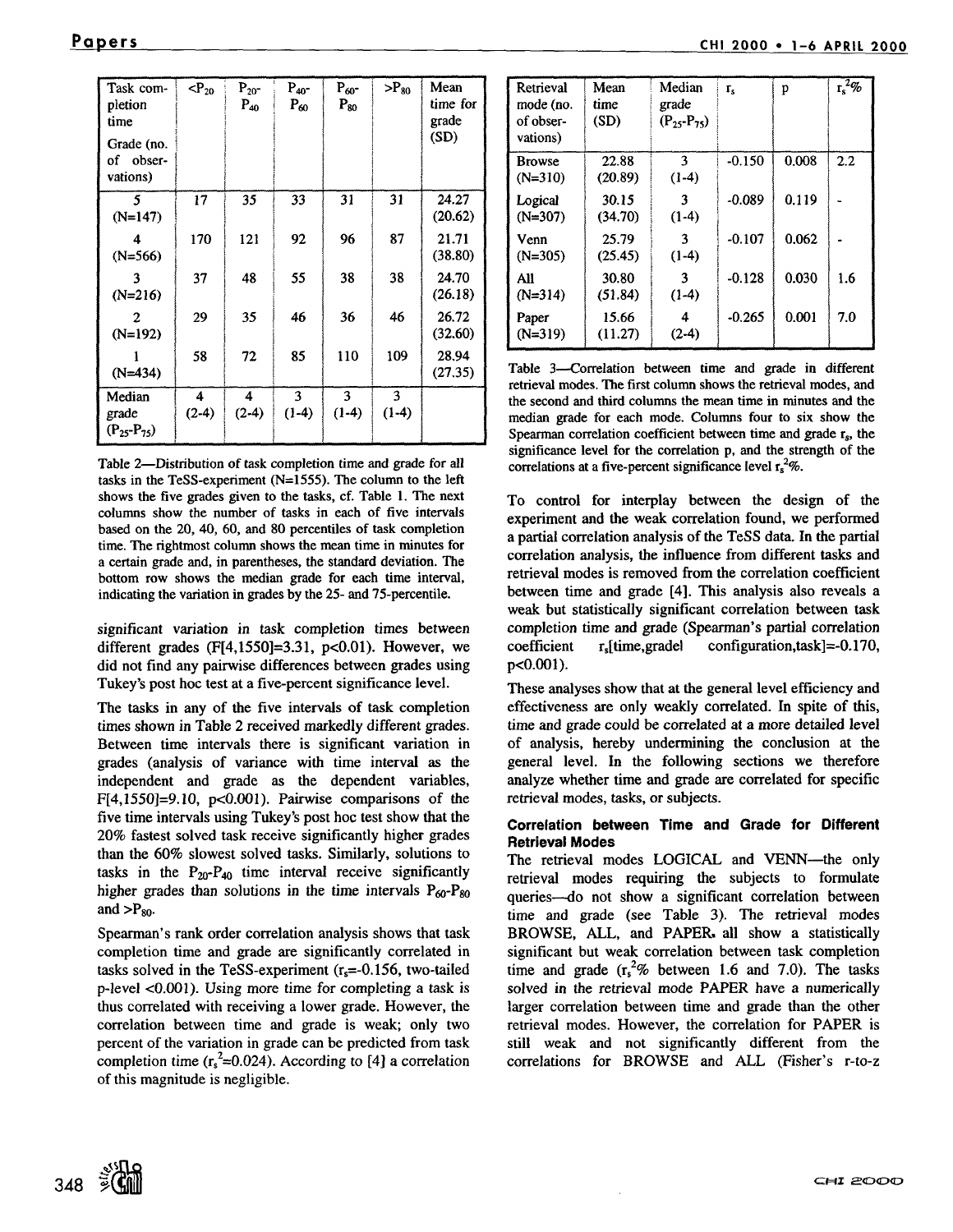

Figure 1—Correlation between time and grade for different tasks. The figure shows Spearman's correlation coefficient  $(r<sub>s</sub>)$ for each of the 20 information retrieval tasks. Each task has been solved by between 69 and 81 subjects. Time and grade are significantly correlated for tasks 11, 13, and 17. These tasks appear as squares in the figure. The task identification numbers begin at 3, because tasks 1 and 2 are tasks used for training [6].

transformation, ALL vs. PAPER: z=-1.783, p>0.075, BROWSE vs. PAPER, z=-1.504, p>0.133).

### **Correlation between Time and Grade for Different Tasks**

The correlation between task completion time and grade varies somewhat across the tasks (see Figure 1). For 85% of the tasks there is no correlation between time and grade. However, three tasks show a significant correlation between time and grade: task 11  $(r_s=-0.308, p<0.007)$ , task 13 ( $r_s$ =-0.387, p<0.001), and task 17 ( $r_s$ =-0.232, p<0.040). For these tasks between 5% and 15% of the variation in grade can be predicted from time, where more time spent is correlated with lower grade.

Task 11 and task 13 have a higher average grade than the other tasks (task 11: mean grade 3.42, t[1393]=-3.734, p<0.001; task 13: mean grade 3.72, t[1398]=-5.739, p<0.001). Task 13 is also solved faster than the other tasks (mean completion time 13.43 minutes, t[1398]=3.316, p<0.001). The description of these tasks given to the subjects specifies in detail some of the central interface objects of the tasks (see for example the wording of task 11 showed earlier). For task 17 it is only the relation between time and grade that is significant, individually neither time nor grade differs significantly from the other tasks.

### **Correlation between Time and Grade for Different Subjects**

Looking at the average performance of subjects, the tasks solved by 12 of the subjects show a significant correlation between time and grade (see Figure 2). These correlation



Figure 2—Average time and grade for each of the 83 subjects included in the data analysis. The horizontal line indicates the overall mean grade (2.87), the vertical line the overall mean time (25 min.). Subjects with a significant correlation between time and grade appear as squares, other subjects appear as triangles.

coefficients are all negative, suggesting that more time spent is correlated with lower grade  $(r<sub>s</sub>$  between  $-0.758$  and -0.453). For 86% of the subjects, time does not predict grade at all.

It is difficult to find a common denominator for the subjects where time and grade are correlated. The average time and grade of those subjects vary above and below the mean time and grade for subjects (see Figure 2). However, there is a significant difference between the grade for subjects with a significant correlation between time and grade and those without (Wilcoxon test, z=2.393, p<0.017). Subjects who obtain a correlation between time and grade did not use a specific retrieval mode for certain tasks (Chi-square test of which retrieval mode was first used,  $\chi^2$ [4, N=12]=3.833, p>0.05).

#### **Summary of Correlations between Usability Measures**

Our analysis of the TeSS-experiment shows that efficiency (measured as task completion time) and effectiveness (measured as grade) are either not correlated or correlated so weakly that the correlation is negligible for all practical purposes. For the individual retrieval modes, a weak correlation is found for three of the modes, while two of the modes do not show any significant correlation between task completion time and grade. Task completion time and grade are not correlated for 85% of the tasks. Finally, only 14% of the subjects display a significant correlation between time and grade-for the large majority no correlation is found. These results and the previous results [6] concerning satisfaction and effectiveness (cf. the section Data Collection and Analysis, last paragraph) show that assumptions about correlations between effectiveness,

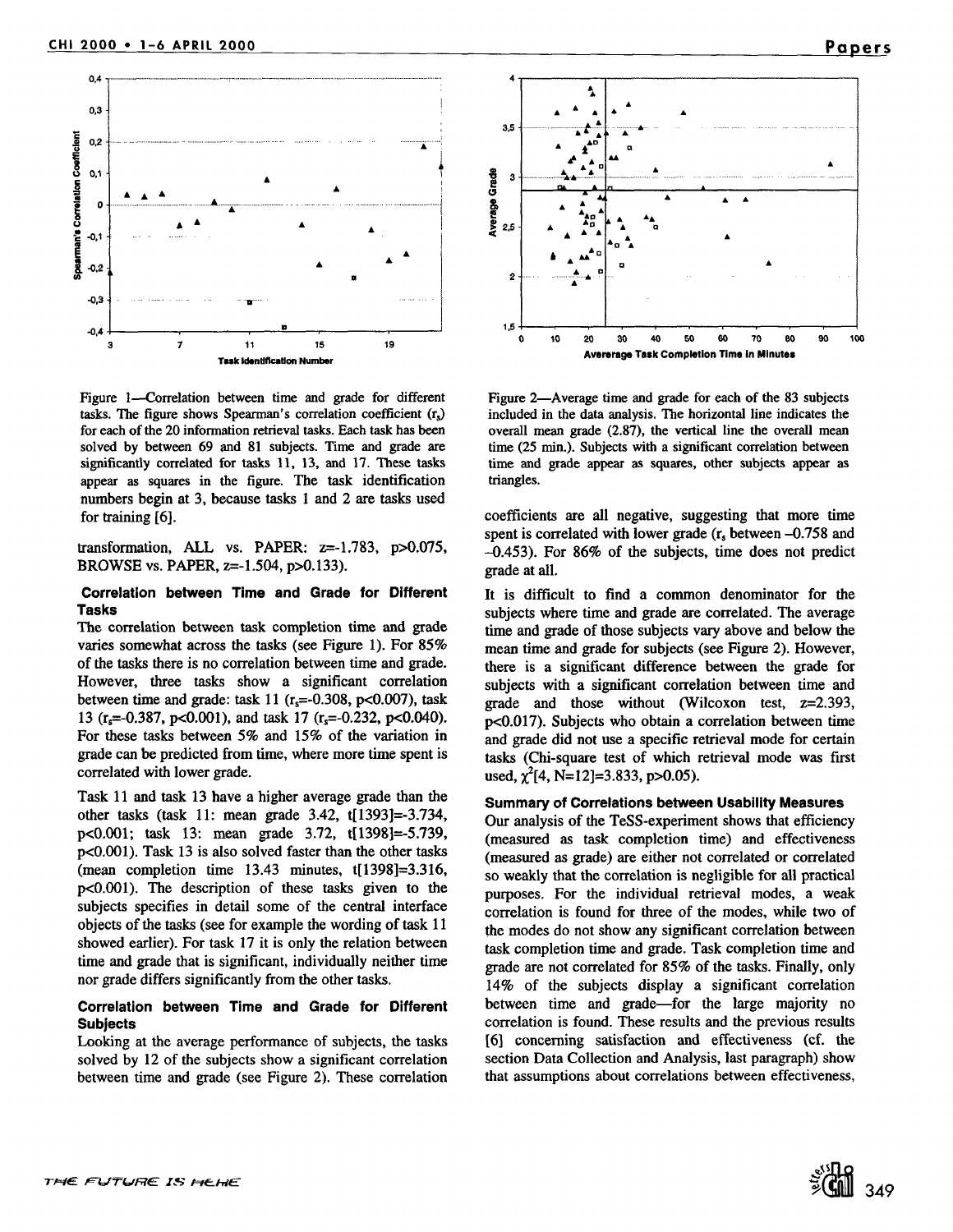

Figure 3—The usability aspects measured in the 19 studies of complex tasks from CHI '97 to CHI '99. Eight of these CHIstudies include measures of all three usability aspects, seven CHIstudies measure two aspects, and four CHI-studies only one aspect.

efficiency, and satisfaction do not seem to hold in the context of the TeSS-experiment.

## **CORRELATIONS BETWEEN ASPECTS OF USABILITY**

We now extend the discussion of correlations between aspects of usability by including studies of computer support for complex tasks published in the CHI Proceedings for the years 1997-99. A total of 19 studies investigate aspects of usability in sufficient detail to enable an analysis of their choice of usability measures, see Figure 3. Eight (42%) of the 19 studies cover all three usability aspects. The other 11 studies, implicitly or explicitly, rely on assumptions of correlations between the different usability aspects, or seem confident that their choice of only one or two aspects of usability is sufficient to capture overall usability.

#### **The only CHI-study with an analysis of correlations between the three aspects of usability**

Of the eight studies including measures of all three usability aspects, only the study by Walker et al. [17] has analyzed the correlations between the aspects. Let us summarize their study, so the reader can see that the correlation analysis pays off.

Walker et al. compare two different designs of a spoken language interface to email: (a) a mixed-initiative dialogue, where the users can flexibly control the dialogue, and (b) a system-initiative dialogue, where the system controls the dialogue. The study measures effectiveness by qualitative measures such as automatic speech recognition rejects, efficiency by number of dialogue turns and task completion time, and user satisfaction by a multiple-choice survey. The results show that even though the mixed-initiative dialogue is more efficient, as measured by task completion time and number of turns, users prefer the system-initiative dialogue.

A correlation analysis with user satisfaction as the dependent variable uncovers how "...users' preferences are not determined by efficiency per se, as has been commonly assumed. One interpretation of our results is that users are more attuned to qualitative aspects of the interaction." [17, p. 587]. The number of automatic speech recognition rejects contributes the most to user satisfaction. Walker et al. suggest that the users' preference for the systeminitiative dialogue arises from it being easier to learn and more predictable. This result was contrary to the authors' initial hypothesis and illustrates the importance of measuring efficiency, effectiveness, and satisfaction independently, as opposed to basing conclusions about one of them on measures of the others.

# **Two CHI-studies without any measure of effectiveness**

Two CHI-studies concerning computer support for complex tasks, entitled "Time-compression: systems concerns, usage, and benefits" [13] and "Effects of awareness support on groupware usability" [5], do not include any measure of the quality of the outcome of the users' interaction with the system. Below we comment on these two studies, and show how their conclusions about overall usability are jeopardized by their incomplete choice of usability measures.

In the first study, Omoigui et al. [13] analyze how timecompression can be used to enable quick video browsing. An experimental time-compression system was used for comparing different granularities of the time-compression (discrete vs. continuous) and differences in the latency (long wait-time vs. no wait-time) experienced by users after adjusting the degree of time-compression. Omoigui et al. measure efficiency by savings in task time and the use of time-compression, and they measure satisfaction by, e.g., user feedback and preference indicated by usage of timecompression during video browse sessions. As already mentioned, no effectiveness measures were employed, although effectiveness could have been measured as the accuracy and completeness of the subjects' verbal summary of each video. In the concluding remarks, Omoigui et al. emphasize efficiency as the important aspect of timecompression systems: "Quite surprisingly though, there are no significant differences in the time-savings under the three conditions. Thus the implementers are free to choose the simplest solution..." [13, p. 142]. This conclusion neglects the satisfaction measures, which indicate that real differences might exist between the experimental conditions: "... several subjects commented in post-study debriefing that the long latency and discrete granularity conditions had affected their use of the time compression feature. The subjects felt that they made fewer adjustments and watched at a lower compression rate when long latency and discrete granularity were used." [13, p. I4I]. An analysis of the correlations between the efficiency and satisfaction measures might have shed further light on the differences between conditions, as might solid measures of effectiveness.

In the second study, Gutwin and Greenberg [5] analyze whether enhanced support for workspace awareness improves collaboration. In an experiment, they compare users' performance on two real-time groupware systems where workspace miniatures were used to support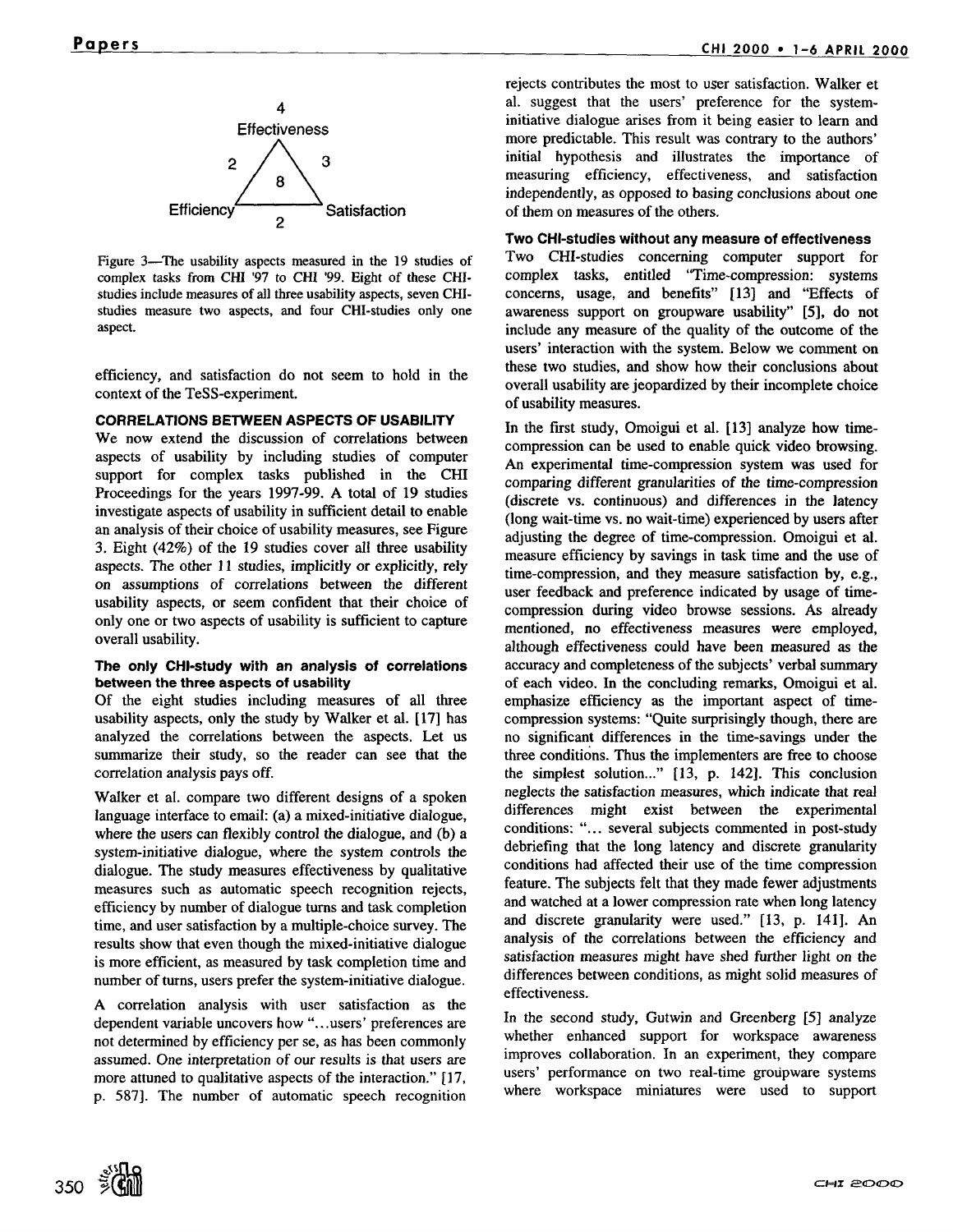workspace awareness. The basic miniature shows information only about the local user, the enhanced miniature about others in the workspace as well. Efficiency is measured by task completion time and communication efficiency; satisfaction is measured as preference for one or the other system. The correlations between the measures are not analyzed, and no measure of effectiveness is employed. The overall conclusion of the study is that workspace-awareness information reduces task completion time, and increases communicative efficiency and user satisfaction. The support for this conclusion is weak. For one out of the three task types, task completion time was not reduced. For two task types out of the three, the communicative efficiency was not increased. All 38 participants preferred the awareness-enhanced system, suggesting that the employed measures of usability are incomplete: "The overwhelming preference for the interface with the added awareness information also suggests that there were real differences in the experience of using the system, but that our measures were insensitive to these differences," [5, p. 517]. These differences might have been more explainable if the study had included measures of effectiveness, making possible an analysis of how users' preferences were affected by the quality of the outcome of their activities.

#### **SELECTION OF USABILITY MEASURES**

We believe that the weak correlation between effectiveness, efficiency, and satisfaction has three implications regarding the choice of measures in evaluations of system usability.

First, it is in general recommendable to measure efficiency, effectiveness as well as satisfaction. When researchers or developers use a narrower selection of usability measures for evaluating a system they either (a) make some implicit or explicit assumptions about relations between usability measures in the specific context, or (b) run the risk of ignoring important aspects of usability. In our analysis of the CHI-studies we have shown how interpretation of experimental data based on only one or two usability aspects leads to unreliable conclusions about overall usability. Given that the three usability aspects capture different constituents of usability--we have not seen arguments to the contrary for complex tasks-there is no substitute for including all three aspects in usability evaluations.

Second, at the moment no clear-cut advice can be given about which usability measures to use in a particular situation. On the contrary, identifying the usability measures that are critical in the particular situation should be recognized as a central part of any evaluation of system usability. This requires a firm understanding of how tasks, users, and technology interact in constituting the use situations within the particular application domain [10, 16]. The study by Su [15] is an illustrative example of the kind of work needed to distinguish and refine performance measures. Su investigated the correlation between 20 measures of information retrieval performance in an academic setting, and suggests a best single measure (the user's perception of the value of the search result as a whole) and best pairs of measures of information retrieval performance. Such work may lead to the development of reliable, domain-specific collections of critical performance measures. General descriptions of the relation between usability aspects [e.g. 12] will not aid the selection of usability measures, since there is no way of knowing in advance whether efficiency, effectiveness, and satisfaction are actually correlated in a particular situation.

Third, effectiveness measures oriented toward the outcome of the user's interaction with the system are gaining attention in usability evaluation [2], although two of the CHI-studies discussed earlier did not include such measures. The development of valid and reliable outcome measures is a prerequisite for assessing overall system usability and is necessary for working systematically with improving the usability of systems supporting users in solving complex tasks.

# **CONCLUSION**

The relations between efficiency, effectiveness, and satisfaction---the three aspects of usability---are not well understood. We have analyzed data from a study of information retrieval and found only a weak correlation between measures of the three usability aspects. Other studies imply that for complex tasks in other domains, a similarly weak correlation between usability measures is to be expected. In general, we suggest that efficiency, effectiveness, and satisfaction should be considered independent aspects of usability, unless domain specific studies suggest otherwise.

Studies that employ measures of only a subset of the three usability aspects assume either that this subset is sufficient as an indicator of overall usability or that the selected measures are correlated with measures covering the other aspects of usability. As we have exemplified with an analysis of studies from previous CHI Proceedings, such assumptions are often unsupported. Hence, these studies jump to conclusions regarding overall usability while measuring, say, efficiency only. This is a problem for the HCI community, since more than half of the last three years of CHI-studies concerning complex tasks do not measure all aspects of usability.

Usability testing of computer systems for complex tasks should include measures of efficiency, effectiveness, and user satisfaction. In selecting these measures, the application domain and context of use have to be taken into account so as to uncover the measures that are critical in the particular situation. Discovering solid measures of effectiveness seems especially critical.